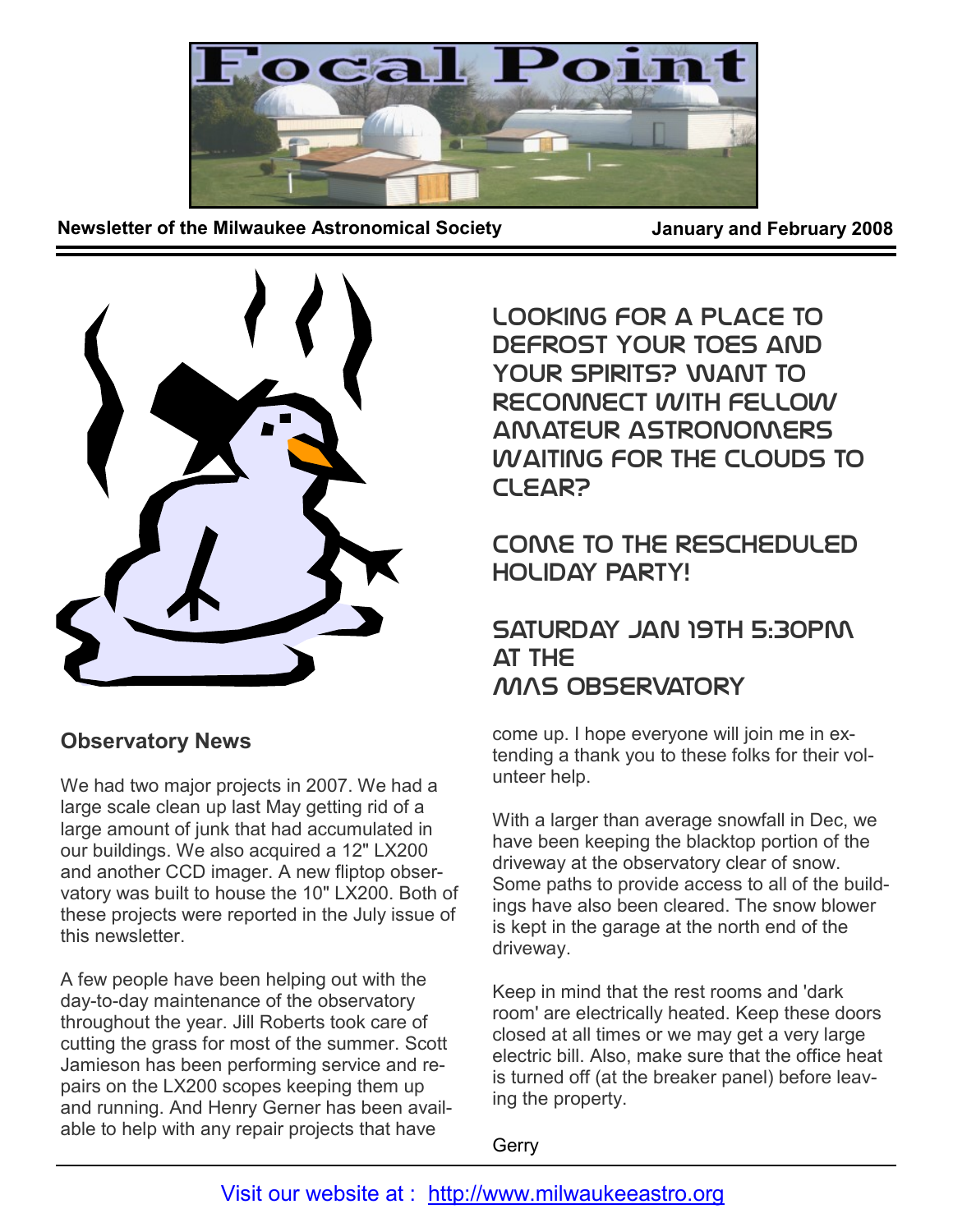## **Presidents Corner. By Steve Diesso**

Hi and Happy Holidays to everyone.

Unfortunately the weather has not very astronomy friendly lately. We had to postpone our annual holiday party due to the storm that blanketed the observatory in snow and ice. We are going to try for Saturday January  $19<sup>th</sup>$  instead.

In my last article a few months ago, I challenged our newer members to join us on a clear Saturday night and do some visual observing at the observatory. Unfortunately, I haven't seen any takers. Over the last few months, whenever there was a clear Saturday night less than five members were there!



In case you need a sample of what you can see visually through a telescope, take a look at the photo above. This is very similar to what a view through an eyepiece looks like. Can any of our newer members identify the craters in the field? Send me an email at

[maspresident@milwaukeeastro.org](mailto:maspresident@milwaukeeastro.org) with your guess!

I took this image with an inexpensive web-cam (approx. \$20) though the 10" Newtonian in the Albrecht observatory! The technology available today is quite impressive.

Speaking about the moon, there will be a Total Lunar Eclipse on February 20, 2008. Although it occurs on a Wednesday night, the timing of the eclipse is perfect for the Milwaukee area. The eclipse will start at 7:43PM CST and will end at

11:09PM CST. I have seen a number of total lunar eclipses and they never get old. I saw my first one when I was six years old and it sparked a love of astronomy that still exists today!



Remember, Astronomy does not have to be a solitary hobby. Some of my best astronomy experiences have been spent with fellow amateur astronomers.

I remember spending a terrific evening at the observatory a few years ago just sitting in a chair with a pair of binoculars, chatting with fellow members and just watching a lunar eclipse unfold.

Still hope to see you at the party in January or any clear night!! If you have any questions or need some advice about getting started in Astronomy, please drop me an email.

Clear Skies Steve!

## *January Calendar*

Jan 19 (Sat) Rescheduled Holiday Party 5:30pm

# *February Calendar*

Feb 15 (Fri) Board Meeting 7:00 pm

Membership Meeting 8:00 pm

*Unless otherwise specified meetings are at the Observatory. Check our website for up-to-date information on meetings and events.*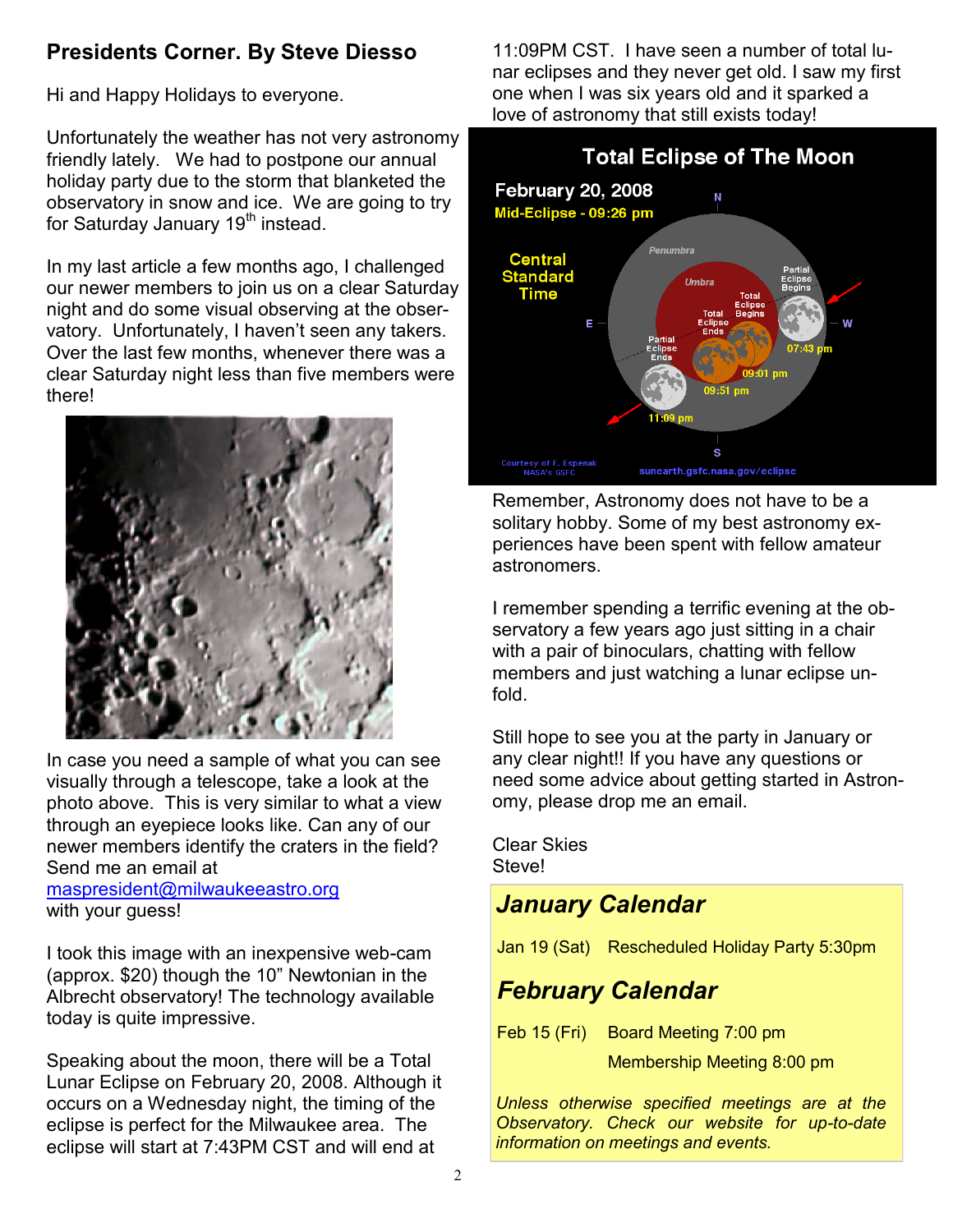# The Milwaukee Astronomical Society

# 2008 Public Observing Schedule



| April 25    | Saturn                  |
|-------------|-------------------------|
| May 9       | The Moon                |
| August 8    | Meteors                 |
| August 22   | Jupiter                 |
| September 5 | Double & Multiple Stars |
| October 3   | Galaxies                |

Observe The Wonders Of The Universe

## www.milwaukeeastro.org

All Public Observing sessions begin at 7:30 PM. A 20-minute presentation about our topic will be repeated throughout the evening. Club members will be available to answer your questions and be your guide to the Universe.

The MAS Observatory is conveniently located in New Berlin Wisconsin.

#### **Directions:**

Take National Ave. westbound to Observatory Rd. then west again on Observatory.

Or take I-94 to Moorland Rd, go south to National and west on Observatory Rd. There is no interchange at I-94 and Calhoun.

Or take I-43 to Moorland Rd, go north to National and west on Observatory Rd. There is no interchange at I-94 and Calhoun.

Or take Racine Rd east from Waukesha to Observatory and then eastbound on Observatory.